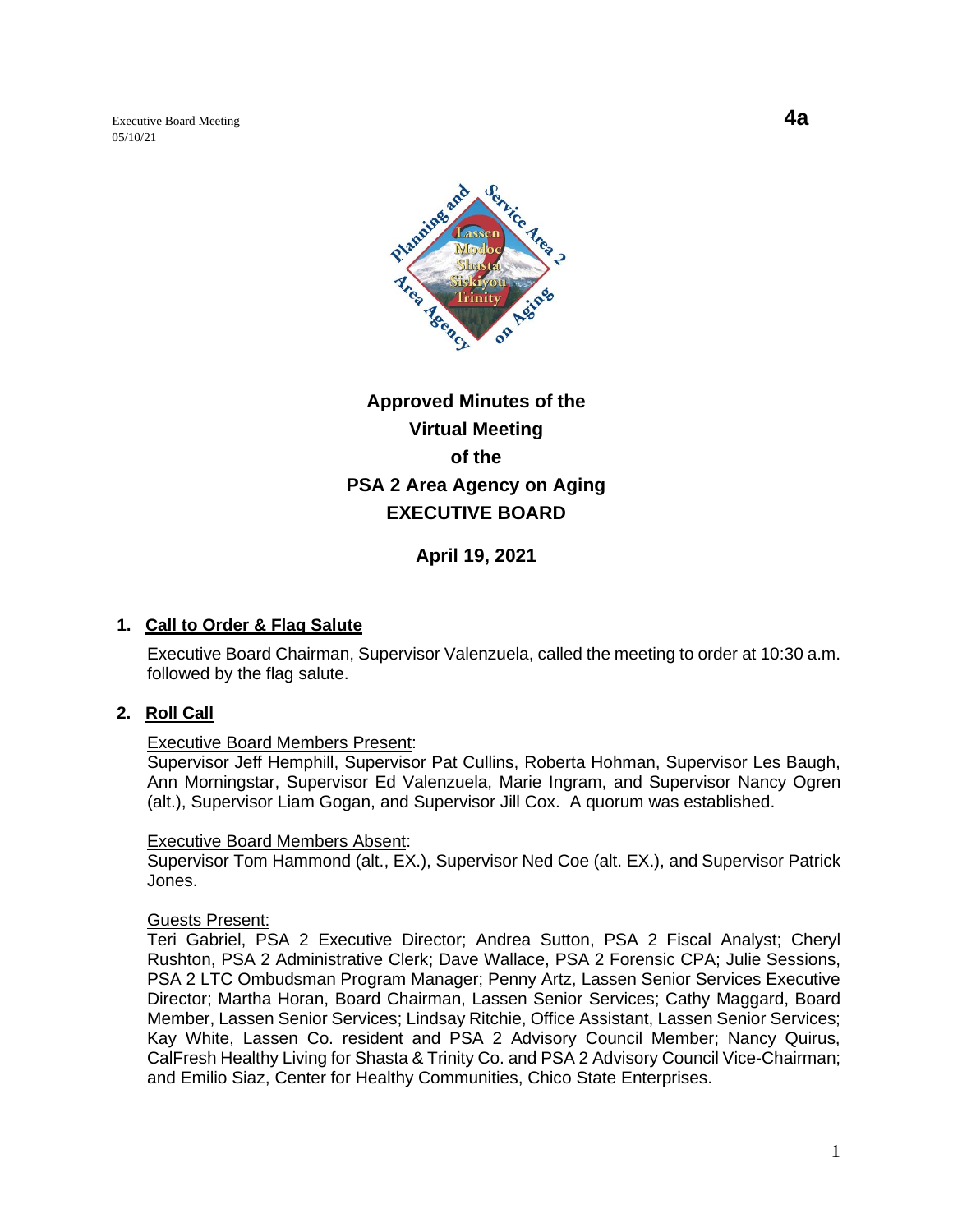#### **3. Approval of Agenda\***

**MSP: Supervisor Cullins motioned for the approval of the agenda, seconded by Supervisor Hemphill, all aye, motion carried.** 

# **4. Approval of Consent Agenda\***

## **MSP: Supervisor Baugh motioned for the approval of the consent agenda, seconded by Supervisor Cullins, all aye, motion carried.**

#### **5. Open Session**

Nancy Quirus announced the Trinity Co. Virtual Health Fair which offers a full agenda of healthcare activities throughout the week. Friday's presentations will focus on senior specific needs including nutrition education and promoting physical activity. The event will be hosted on Facebook Live and Executive Board members were invited to participate.

Emilio Siaz with the Center for Healthy Communities announced the Bingosize program which is funded with PSA 2 Title III D funding. This program promotes health education and physical activity for older adults and can be accessed via Zoom and via telephone.

## **6. Executive Board's Report**

Director Gabriel noted that vacancies remain in Lassen and Trinity Counties on the Executive Board. Supervisor Cox from Trinity Co. announced that David Albiez has been appointed to the Executive Board as a member of the public.

# **7. Advisory Council Report**

In the Advisory Council Chairman's absence, Director Gabriel reported that the Advisory Council supported a letter of support for AB 383 regarding Mental Health for older adults with Mental Health Services Act (MHSA) funding as mental health services for older adults has been a focused interest of the Advisory Council in the past years. Director Gabriel acknowledged Shasta Co. for unanimously approving a combined effort to offer older adult and youth mental health services in Shasta Co. with MHSA funding.

Director Gabriel also noted that with recent resignations of Advisory Council members, the two PSA 2 California Senior Legislature positions are now vacant. Efforts to fill those vacancies are underway including a presentation at the Advisory Council's next meeting by a CSL member from PSA 3. The Parkinson's Association of No. California will also make a presentation to the Advisory Council in an effort to raise awareness of the services offered to those suffering from Parkinson's Disease.

Advisory Council vacancies were filled in Lassen Co. Vacancies remain in Siskiyou, Modoc and Trinity Counties.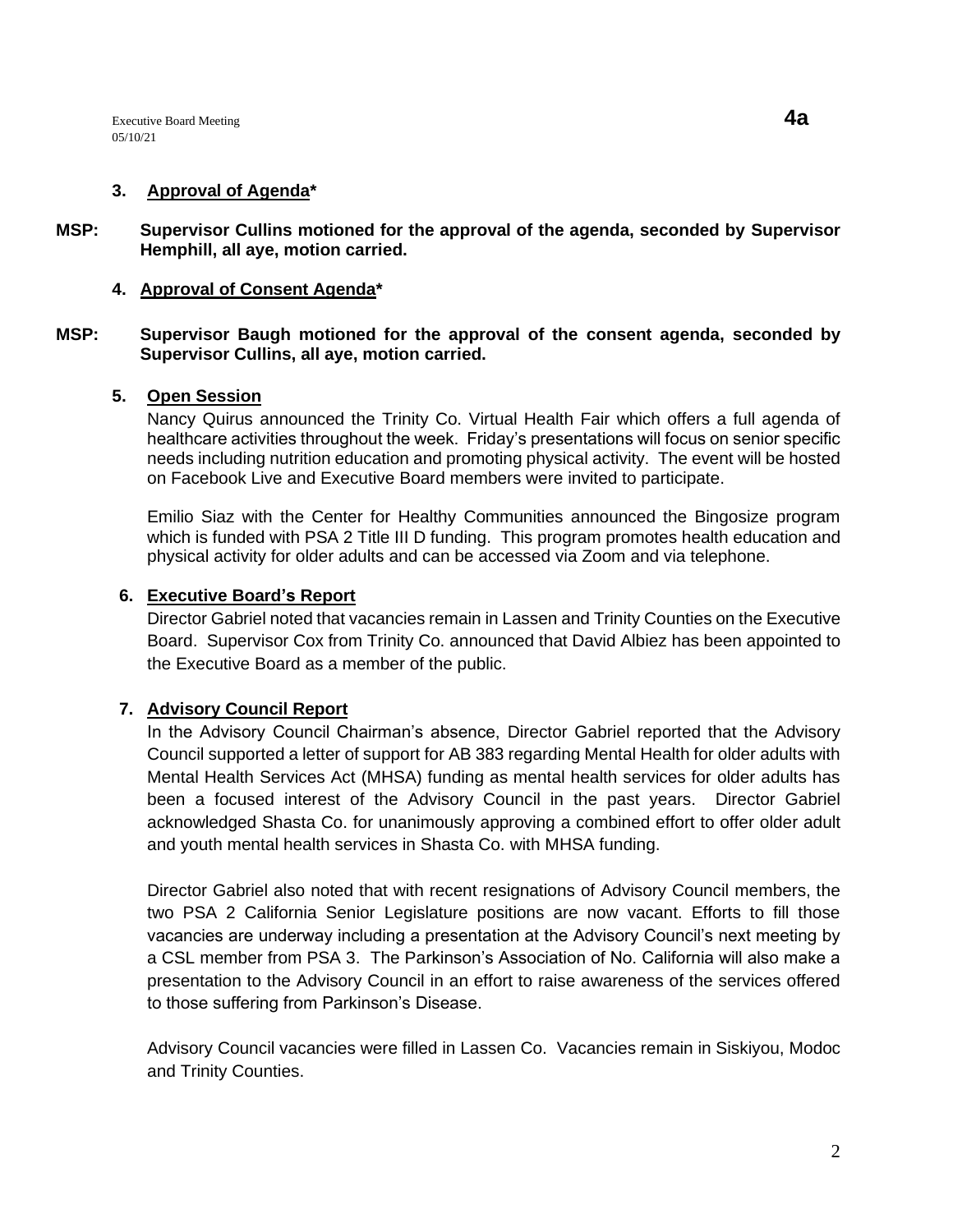# **8. Executive Director's Report –** Teri Gabriel, Executive Director

## a. Update on Program Services due to COVID-19 pandemic

 Director Gabriel reported that there were no major changes to altered services at this time due to the pandemic. While discussions are taking place at the state level regarding the reopening of the dining centers, there has been no known interest locally to reopen the centers for indoor meal services.

The remote program and fiscal monitoring process continues with monitoring tools being released to service providers as a self-assessment measure. PSA 2 staff will be addressing findings via a Corrective Action Plan process as conducted in the past.

The HICAP program continues tele-appointments to successfully offer counseling services over the phone. Volunteer training and volunteer appreciation efforts have taken place to keep program volunteers engaged in the HICAP program.

The Ombudsman Program has initiated efforts toward Elder Abuse Awareness and Prevention Month activities in June. Julie Session, Ombudsman Program Manager, announced the release of the new PSA 2 Ombudsman Program website which offers program information serving all 5 counties.

Director Gabriel reported that a notice provided by Justice in Aging indicates the Older Americans Act programs impacted by the American Rescue Plan including Title III B Supportive Services, Title III D Evidence-Based Health Promotion services, Title III E Family Caregiver Support Program, Long-Term Care Ombudsman Program, Elder Abuse Prevention services and Transportation services.

# b. Planning Estimate for FY 2021/2022

Director Gabriel reported that the Planning Estimate for FY 2021/2022 was received from the California Department of Aging (CDA). Director Gabriel explained that the Planning Estimate is CDA's best guess of the funding available to the AAAs for program and administrative operations in the coming fiscal year. A brief summary of program funding variances was provided by Director Gabriel. She further noted that the next meeting in May will include contract and budget review for the Executive Board's consideration and approval.

#### c. Update on Trinity County Request for Proposal (RFP) Process

Director Gabriel reported that an RFP process has been launched in Trinity Co. for the remaining funding available in the 2021-2024 funding period for C-1 Congregate, C-2 Home Delivered Meal and III B Transportation services. The funding available is based on the FY 2021/2022 Planning Estimate in the amount of \$47,554. A member from the Executive Board will be recruited to serve on the RFP Review Committee. Advisory Council members have already been approved to serve on the RFP Review Committee. Marie Ingram stated she could be available for the review of applications. Supervisors Cox and Gogen from Trinity Co. will also discuss the possibility of participating on the RFP Review Committee.

# d. Other Agency Activity

Director Gabriel reported that plans continue for scheduling senior resource ride-thru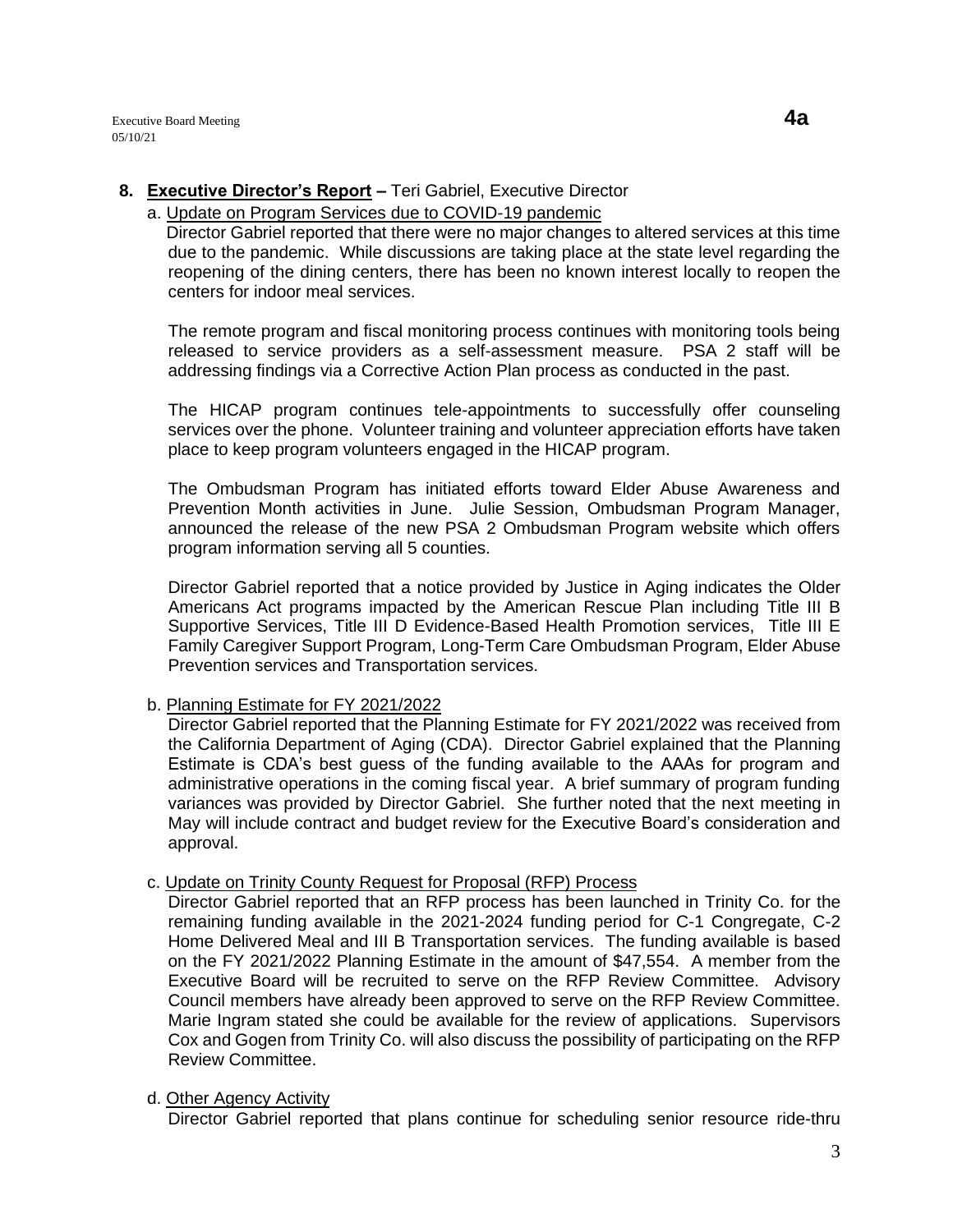events in Siskiyou Co. to share resource and service materials with the older adult population during the pandemic. Staff and community partners such as the Siskiyou Alliance Against the Abuse of Aging and At-Risk Adults (SA6) are working to bring these events to the McCloud, Dorris, Tulelake and Happy Camp communities. In Shasta Co., PSA 2 will partner with community organizations to host an Elder Abuse Symposium featuring Paul Greenwood, Retired Deputy District Attorney from San Diego, to bring Elder Abuse Awareness and Prevention education to the region in a virtual platform. The AAA also provided a Public Service Announcement on the Fall Prevention Program for the Trinity Co. Virtual Health Fair. Elder Abuse Awareness overall has expanded to include bus signs, more banners and flags in the service areas, and lawn sings with the KNOW ABUSE/REPORT ABUSE logo. The displays offer a photo opportunity in each community to support Elder Abuse Awareness and Prevention efforts.

## **9. Approval of Proposed FY 2021/2022 Area Plan Update\***

Director Gabriel addressed the 2020-2024 Area Plan included in the meeting packet. She further explained the annual Area Plan Update process which follows the release of the 4 year Area Plan. For the Executive Board's consideration and approval, the FY 2021/2022 Area Plan Update is also included in the meeting packet. Only changes to the 2020-2024 Area Plan are included in the update, unless required by CDA. Director Gabriel reported that the changes in the Area Plan Update include additional Advisory Council priorities in Goals 2 & 3 on Fall Prevention education & awareness, end-of-life planning and transportation advocacy. PSA 2's addition to Goal 2 includes efforts to address the Digital Divide which was a suggestion addressed at the related Public Hearing held on March 23<sup>rd</sup>. Service unit plans were also updated in the Area Plan Update as the information is based on the prior year's activity. The services of the Ombudsman Program, Legal Services and Family Caregiver Support Program were also updated. Updates to the Executive Board and Advisory Council membership were also reflected in the Area Plan Update.

Supervisor Valenzuela inquired on the public participation in the Public Hearing. While the virtual option of the Public Hearing showed an increase in public participation, Director Gabriel agreed that more effort should be made to increase participation by offering virtual and in-person options once public gatherings resume and the AAA will continue to strategize on increasing Public Hearing participation.

#### **MSP: Marie Ingram motioned for the approval of the FY 2021/2022 Area Plan Update, seconded by Roberta Hohman, all aye, motion carried.**

## **10. Approval to Withhold FY 2020/2021 Area Plan Contract with Lassen Senior Services, Inc.\***

Director Gabriel provided a recap of the action taken at the last Executive Board Meeting on March 15, 2021 when Lassen Senior Services, Inc. (LSS) was asked to meet the minimal fiscal operations requirements as recommended by the PSA 2 contracted forensic CPA before a contract could be executed with PSA 2. Following that meeting, a Corrective Action Plan with a summary of findings with recommended action was provided to the Lassen Senior Services Chairman with a deadline of April 15, 2021 to comply and provide for PSA 2's review to consider executing a contract with the organization. In the interim, a check in the amount of \$6,512 was received from LSS for the recovery of funds for the review of FYs 2017/2018 & 2019/2020. On April 12, 2021, PSA 2 received fiscal reports from LSS for March 2021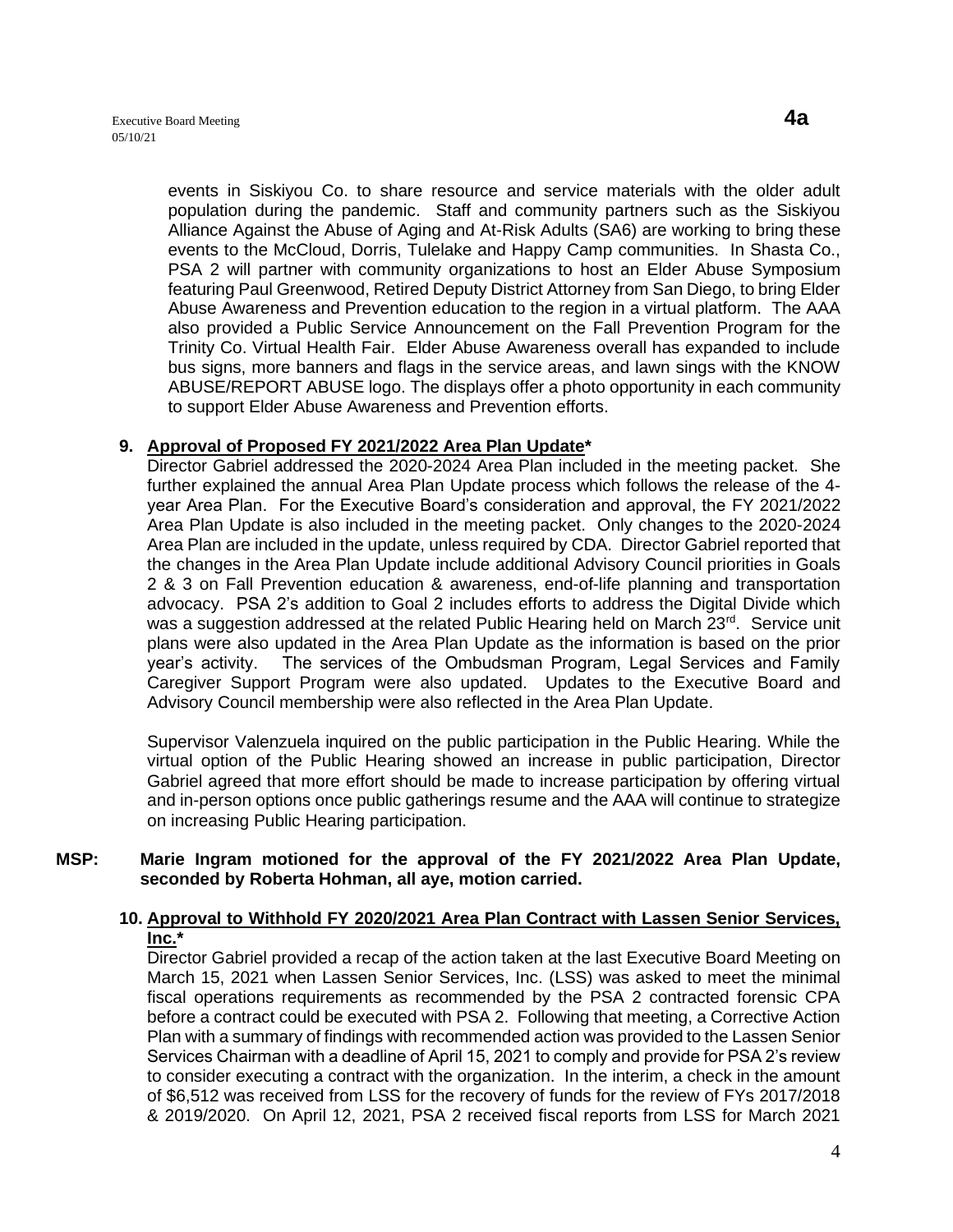expenses; however, there was no evidence that efforts were being made to address the requested Corrective Action Plan. On April 13, 2021, PSA 2 received a request from LSS for a Request for Proposal application template. An inquiry was also made on audit requirements and instruction was requested on the month-end closeout process. On April 15, 2021, receipts to substantiate March expenses and Families First Coronavirus Relief Act funding were submitted by LSS. On April 16, 2021, LSS submitted a written response to the Corrective Action Plan to PSA 2 and the Executive Board. Overall, to achieve compliance for eligibility to be reimbursed for allowable FY 2020/2021 expenses, all corrective action was to be completed by the April 18, 2021 deadline. Compliance would be considered complete when adequate documentation proving compliance was submitted and approved by PSA 2 by the April 18<sup>th</sup> date. Director Gabriel explained that the initial recommendation to the Executive Board allowed for consideration of any additional documentation provided by LSS prior to the due date. However, the responses indicated in LSS's Corrective Action Plan response remain incomplete. No Cost Allocation Plan was provided; to date, no corrected RFP application was submitted by LSS; the conflict of interest remains on the LSS board with an employee remaining on the board and as a check signer; and the agreement with the Lassen Transit Service Agency (LTSA) for Transportation services was not provided – only notes from a recent meeting between LSS and LTSA were provided which stated that an agreement with LSS would be made after receiving the findings from PSA 2's forensic review. The agreement between LTSA and LSS is important to determine the level of funding PSA 2 would contribute to LSS transportation services. LTSA is seeking PSA 2's forensic CPA's assistance in addressing the findings related to LSS so an agreement may be reached. In summary, only a few insignificant items in the Corrective Action Plan have been met. LSS's response to the Corrective Action Plan states that requests would be done; however, PSA 2 needed evidence that the requested action had been completed by the indicated due date. No progress has been made by LSS to reach compliance as indicated in the Corrective Action Plan. The minimal action taken by LSS has not reduced the risk in working with LSS as discussed in the last meeting. PSA 2 had hoped to hear from LSS within days of the last Executive Board meeting with evidence that efforts were being made to address the required corrective action. Director Gabriel stated that the corrective action from LSS was not unreasonable and could have been accomplished in only a few weeks. Instead, PSA 2 received inaccurate information and an inadequate response from LSS – only more promises were made by LSS. Director Gabriel stated that a more than generous opportunity was given to LSS to achieve compliance; however, the program has much too far to go to reach compliance with PSA 2 regulations and there is no time left to consider LSS for the FY 2021/2022 contract.

Dave Wallace, forensic CPA for PSA 2, addressed the minimum standards that were asked of LSS at the last Executive Board meeting. The request was not an extra burden on the program. It was simply to meet minimal requirements as those met by other contracted service providers. Mr. Wallace addressed the RFP application submitted by LSS for 2020- 2024 and the minimal effort made by LSS to reach compliance with the RFP process. The same lack of effort was used by LSS to address PSA 2's Corrective Action Plan requirements. There was action necessary by LSS to enable PSA 2 to review and consider the corrective action. The invoices submitted by LSS to substantiate expenses still followed the same process with no indication that direction by PSA 2 had been applied. Mr. Wallace concurred that the Corrective Action Plan response was filled with promises to meet compliance; however, contracts cannot be executed without evidence of meeting contractual obligations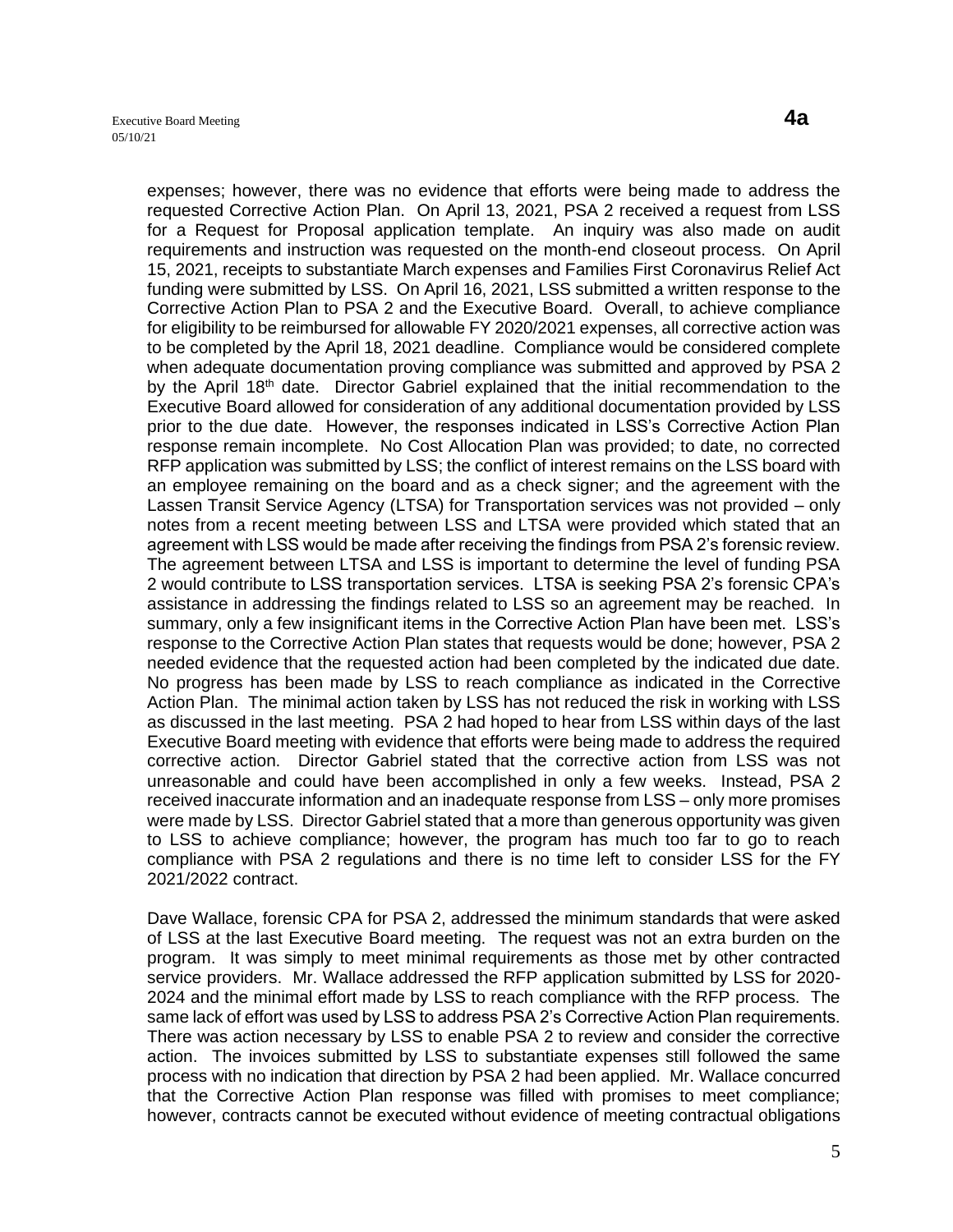since reimbursement for services would be requested by the contractor. He also agreed that the risk in working with LSS remains. Mr. Wallace confirmed that LTSA had reached out to him with several alternatives in working with LSS which may include continuation of funding or discontinuation of funding for LSS transportation services since 85% of the LTSA funds currently used by LSS are actually used to deliver Home Delivered Meals. Without an indirect cost plan, there is a great deal of uncertainty that invoices for transportation expenses could be approved by PSA 2. Mr. Wallace cannot foresee that the corrective action can be implemented for consideration in the current fiscal year and strongly discourages PSA 2 from working with a deficient organization. The RFP process policies and procedures should be followed when considering contractual agreements to avoid risks and issues with the CPA and the state. LSS is still a long way away from the requirements met by other service providers. At Supervisor Valenzuela's suggestion, Director Gabriel explained to the new members the relationship in working with the CPAs mentioned and taking part in the meeting on the LSS matter.

PSA 2's Fiscal Analyst addressed the lack of information available to consider March expenses for LSS since LTSA expenses have not been provided to compare and contrast expenses. The information is necessary to verify that reimbursement for expenses would not be duplicated. Approved menus have not reached PSA 2 to compare against food invoices. Invoices for October, November, December and April were submitted to PSA 2 in support for March expenses which cannot be considered. Expenses continue to be overstated and actual costs indicated on invoices do not matching the expenses reported to PSA 2. The lack of substantiated evidence for expenses prohibits PSA 2 from seeking expense reimbursement from CDA. Director Gabriel added that evidence for Families First Coronavirus Act HR 6201 (FFCRA) funding expenses in March 2021 also could not be considered. PSA 2 Fiscal Analyst explained that the expenses lacked substantiated evidence and the expenses were reported on a data reporting document, rather than a fiscal reporting spreadsheet. Director Gabriel stated that although the FFCRA funding allocated to LSS is available to spend through September 30, 2021, the other seven nutrition service providers could use the FFCRA funds if LSS were unable to provide valid evidence expenditures.

Supervisor Hemphill inquired on the date LSS first responded to PSA 2's request for corrective action to which Director Gabriel replied April 12 – 13, 2021 – the week prior to the meeting. The response to the Corrective Action Plan was received two days before the deadline.

The LSS Executive Director, Penny Artz, commented by suggesting a phone meeting with PSA 2's Fiscal Analyst to discuss the documentation needed for transportation expenses. She further stated she was unsure if a special LSS board meeting would be necessary to acquire board authorization for the RFP process. Director Gabriel replied that a special board meeting would have been suggested to expedite the RFP application process. PSA 2's Fiscal Analyst also stated that the documentation needed to verify transportation expenses would be acquired from LTSA directly.

Director Gabriel revisited the fact that a cost allocation plan would still be needed to verify any expenses submitted by LSS for reimbursement. Although the LSS Executive Director stated she thought the cost allocation plan had been addressed in a prior meeting with the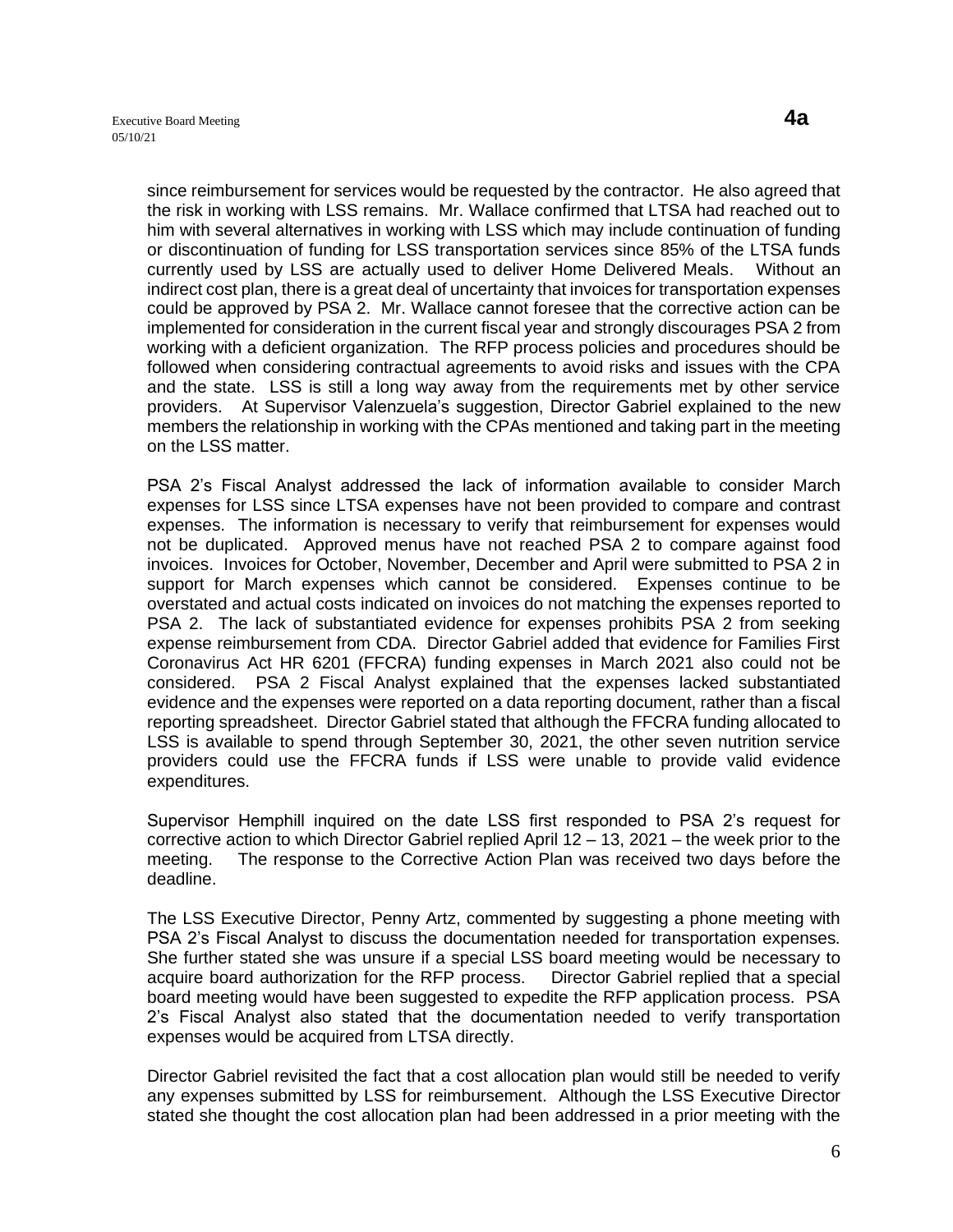CPAs, PSA 2 Fiscal Analyst and LSS's fiscal assistant, Director Gabriel verified the cost allocation plan was not addressed in that meeting and the Fiscal Analyst added the meeting was held to address unsubstantiated expenses.

Dave Wallace added that there were more than twenty items on the Corrective Action Plan that needed to be addressed before a contract with LSS could be considered other than a cost allocation plan for which LSS must respond with evidence of completion. He strongly discourages PSA 2 from allowing conditional terms in its contracts. Not just a promise that the work will be done, but proof through minutes, etc. that the work has been done. The waiver of certain requirements may not be accepted by the state. PSA 2 Fiscal Analyst added that CDA has also requested a copy of LSS's cost allocation plan.

#### **MSP: Marie Ingram motioned to approve Withholding the FY 2021/2022 Area Plan Contract with Lassen Senior Services, Inc., seconded by Supervisor Cullins.**

Director Gabriel reported that since LSS would be required to resubmit an RFP, she is revising the recommendation to the Executive Board to authorize an RFP process in Lassen Co. for unspent funds by LSS. The total unspent funding in FY 2020/2021 was \$224,034 for C-1, C-2 and III B services. Funding available in FY 2021/2022 totals \$219,795. With the slow progress being made by LSS to meet PSA 2 contractual requirements, Director Gabriel requests to board's consideration to allow other applicants to apply for the unused funding to serve Lassen Co.

Supervisor Baugh verified that the requirements being asked of LSS was not punitive, rather the requirements are nothing more than is required by all PSA 2 contracted service providers. Although he has been advocating for LSS throughout this process, Supervisor Baugh feels the opportunity to allow LSS to reach compliance has been provided. While he is concerned about the seniors in Lassen Co., he is unwilling to risk the funding to serve the seniors in Shasta Co. due to misspent dollars. Funding should be reallocated through the RFP process to serve the seniors in Lassen Co. if LSS cannot spend the funding in an allowable manner according to PSA 2 and CDA. He does not see an alternative but to withhold funding to LSS as more than enough time has been given for LSS to respond to PSA 2 requests. Supervisor Baugh expressed his disappointment with the lack of response from LSS and had hoped for a better outcome. PSA 2 Fiscal Analyst added that while unused federal funding is returned to AAAs in the One-Time-Only funding process after every closeout, \$95,918 of the unused state funding this fiscal year is no longer available to PSA 2.

Supervisor Valenzuela asked that the previous motion be rescinded and a new motion be recommended by Director Gabriel.

**MSP: Marie Ingram motioned to approve the amended motion to Withhold the FY 2021/2022 Area Plan Contract with Lassen Senior Services, Inc. and initiate a Request for Proposal process in the subsequent FYs 2021/2022 – 2023/2024, seconded by Supervisor Cullins, all aye, motion carried.** 

#### **11. New Business:**

The next Executive Board virtual meeting is scheduled for Monday, May 17, 2021. Watch